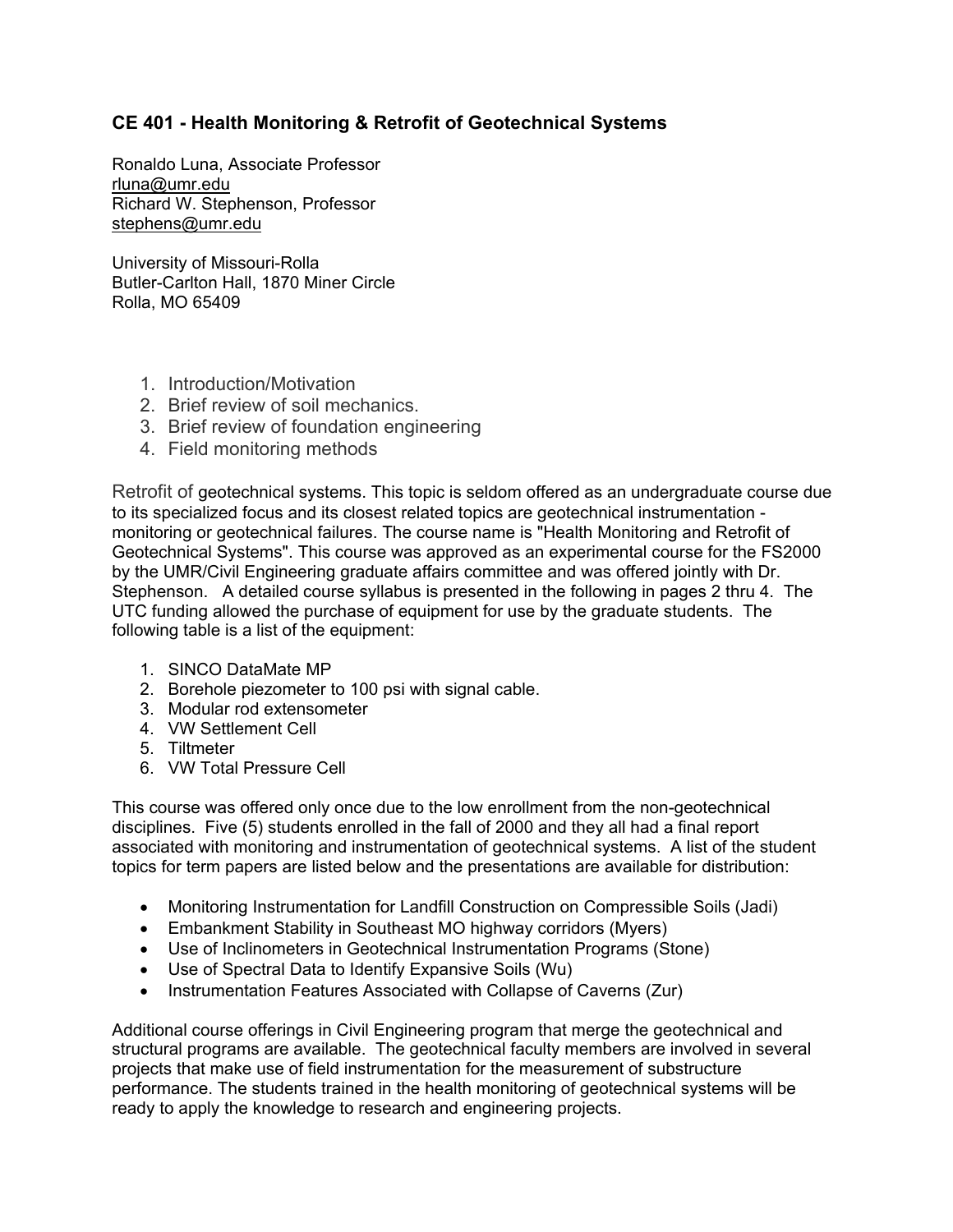### **EC1 - 401 Health Monitoring and Retrofit of Geotechnical Systems**

### **Course Syllabus**

#### **Summary and objective**:

The design of foundations and earth structures of significant importance (e.g., tunnels, dams, nuclear power plants, etc.) often require the concurrent design of a field instrumentation program. These programs consist of the installation of devices, data acquisition and engineering interpretation of the behavior of the geotechnical system. The objective of such programs is to provide feedback regarding the performance of the structure and potentially initiating measures to rectify undesired conditions. This course will focus on the methods for health monitoring of geotechnical systems and then will move on to addressing engineering methods to retrofit these systems for modified or improved performance. The course is intended for a broad audience within the civil engineering disciplines.

| <b>Instructors:</b>  | Ronaldo Luna (Rm. 306, x4484, rluna@umr.edu)<br>Richard W. Stephenson (Rm. 109, x6549, stephens@umr.edu)                          |
|----------------------|-----------------------------------------------------------------------------------------------------------------------------------|
| <b>Meeting time:</b> | Tuesday and Thursdays at 8:05 - 9:30 am.                                                                                          |
| <b>Classroom:</b>    | Civil Engineering Building, Rm. 301                                                                                               |
| <b>Textbook:</b>     | No required textbook for this course. Texts will be recommended and<br>selected references and handouts distributed during class. |

The course was designed around selected topics that require the monitoring of the performance of the geotechnical systems and a typical approach to each topic is presented as modules.

| <b>Themes and Topics</b>                     | <b>Dates</b>       |
|----------------------------------------------|--------------------|
| <b>Introduction and Motivation</b>           |                    |
| Course focus and overview                    | Week 1             |
| Soil Mechanics – deformation vs. stability   |                    |
| <b>Module Topics</b>                         |                    |
| Subsidence (sinkholes and collapsible soils) | Weeks 2-5          |
| <b>Landslides and slope failures</b>         | Weeks 5-8          |
| <b>Foundations on filled ground</b>          | Weeks 9-11         |
| <b>Foundations on expansive soils</b>        | <b>Weeks 11-13</b> |
| Substructures in the urban environment       | <b>Weeks</b> 14-15 |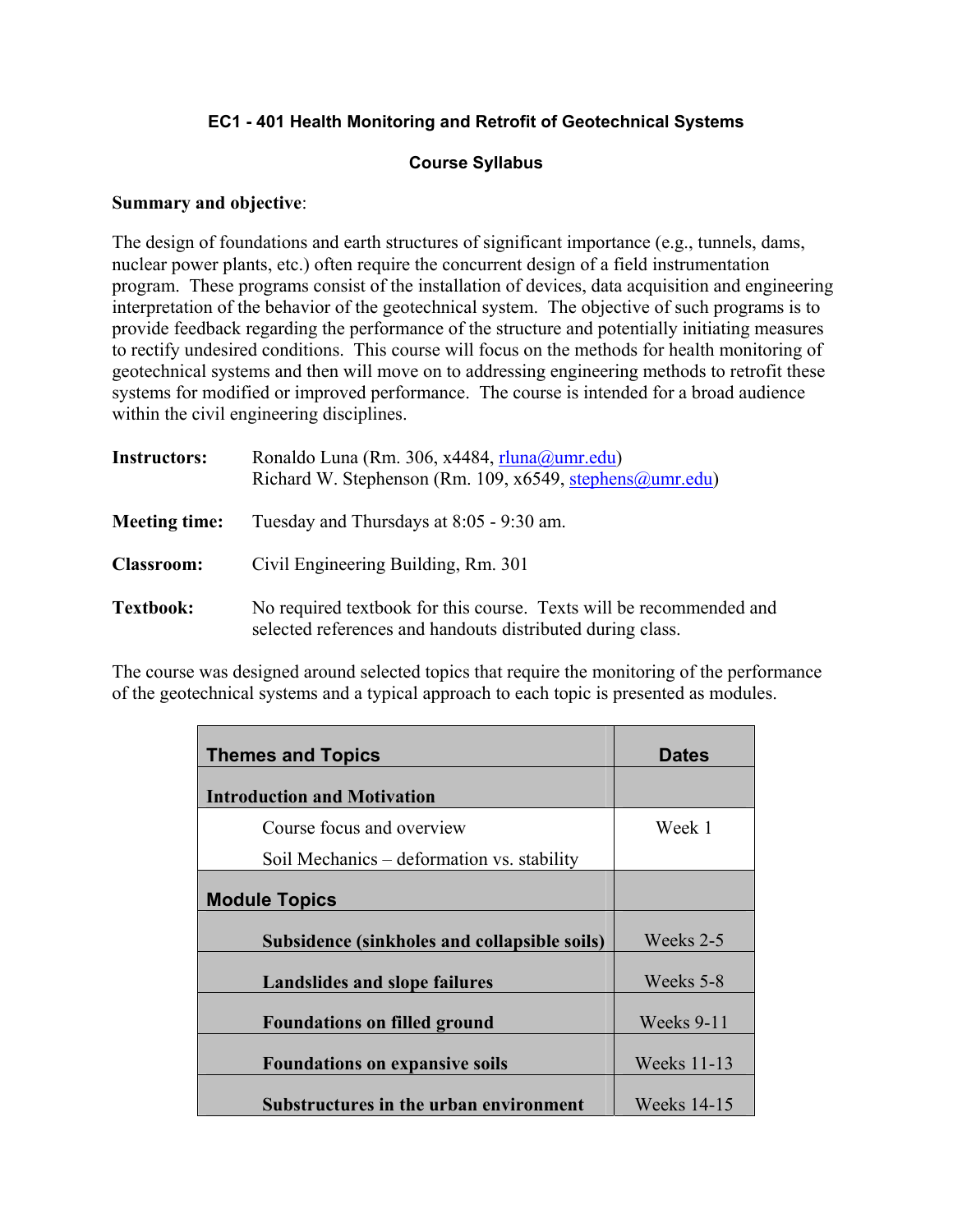| <b>Typical Module</b>                          |  |  |
|------------------------------------------------|--|--|
| Threat to structures and mechanisms of failure |  |  |
| Parameters to observe and monitor              |  |  |
| Instrumentation plan and data development      |  |  |
| Laboratory and field tests                     |  |  |
| New construction or Remediation/repair         |  |  |

# **Grading**

| <b>Class Participation</b> |        | 10% based on attendance and discussion during class.           |
|----------------------------|--------|----------------------------------------------------------------|
| Homework                   | $20\%$ | about 10 homeworks will be assigned during semester.           |
| Midterm                    |        | 20% a take home assignment in mid October.                     |
| Final Exam                 |        | 25% in classroom during finals week.                           |
| Term Paper                 | 25%    | topic selected in one of the homework assignments during first |
|                            |        | month. Term paper can be turned in at any time.                |

# **Course Website: http://www.umr.edu/~rluna/401**

## **Lecture Schedule:**

| <b>THEMES AND TOPICS</b>                       | <b>DATES</b>       | <b>INSTRUCTOR</b> |
|------------------------------------------------|--------------------|-------------------|
| <b>Introduction and Motivation</b>             |                    |                   |
| Course focus and overview                      | Aug. 22            | Luna/Stephenson   |
| Soil Mechanics – deformation vs. stability     | Aug. 24            | Luna              |
| Subsidence (sinkholes and collapsible soils)   |                    |                   |
| Threat to structures and Mechanisms of failure | Aug. 29            | Luna              |
| Parameters to observe and monitor              | Aug. 31            | Luna              |
| Instrumentation plan and data development      | Sep. $5 -$ Sep $7$ | Luna              |
| Laboratory and field tests                     | Sep. 12            | Luna              |
| New construction on subsidence prone ground    | Sep. 14            | Stephenson        |
| Remediation/repair of sinkholes                | Sep. 19            | Stephenson        |
| Landslides and slope failures                  |                    |                   |
| Threat to structures and Mechanisms of failure | Sep. 21            | Luna              |
| Parameters to observe and monitor              | Sep. 26            | Luna              |
| Instrumentation plan and data development      | Sep. 28 - Oct. 3   | Luna              |
| Laboratory and field tests                     | Oct. $5$           | Luna              |
| New construction on metastable slopes          | Oct. 10            | Stephenson        |
| Remediation/repair of sinkholes                | Oct. 12            | Stephenson        |